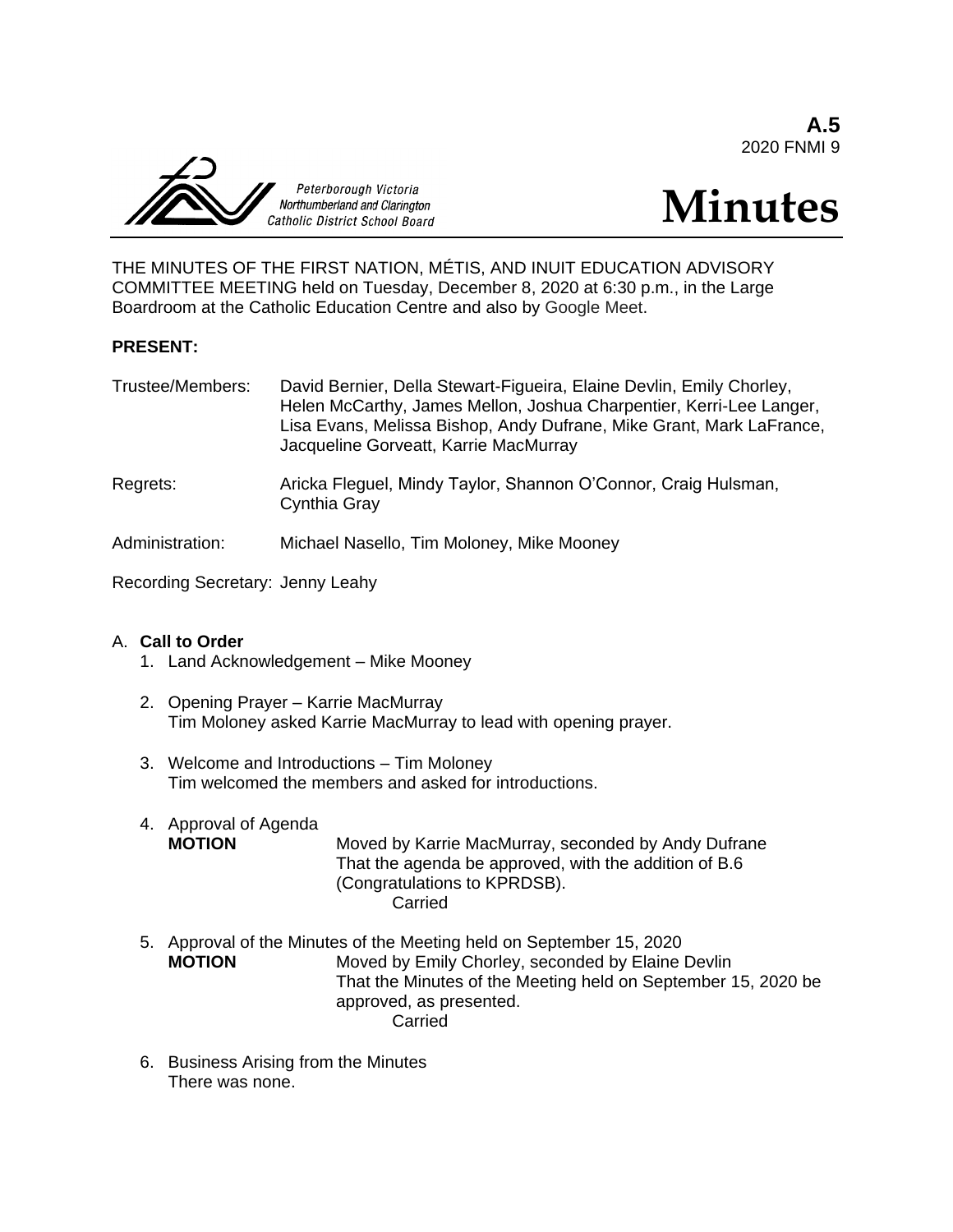#### B. **Presentations/Discussions**

1. PVNC Catholic District School Board Update – Tim Moloney

Tim provided an update to the Committee regarding the in-person and virtual learning at PVNC Catholic District School Board, along with an overview of the quadmester system.

The protocols put in place in our schools have been very effective and staff and students have adapted well, exercising patience and compliance to ensure safety as much as possible. It is likely that certain protocols will be maintained post-pandemic.

Administrators are now preparing for the third quadmester, which begins February 2. Parents will be encouraged to complete a survey if they wish to make a change from inperson to virtual learning, or virtual to in-person. Surveys will be sent out on December 9. Families have been notified that this will be the last opportunity to make a change.

An update was provided regarding the positive cases affecting our schools. Tim noted the cooperation of school staff and collaborative process developed by our three local health units has been tremendous. He answered questions.

#### 2. Community Partner Sharing

Karrie MacMurray, Hiawatha First Nation

Public Speaking Contest – The 12<sup>th</sup> annual contest will be held on December 18. The event will be pre-recorded, using the same method Hiawatha used for a Remembrance Day service. There will be three judges and five contestants. The reveal date will be mid-December. The purpose of this contest is to instill self-confidence in students. Prizes will be offered for 1<sup>st</sup> (\$300), 2<sup>nd</sup> and 3<sup>rd</sup>.

#### Jacqueline Gorveatt, Alderville First Nation

The Alderville First Nation community has embraced technology which is being offered to all members, whether on or off the reserve. Professional development, such as language skills, is being offered via Zoom.

The community is learning to adapt as best as possible under the current circumstances.

Christmas gatherings will not be taking place this year but members are encouraged to reach out to others within the community to offer that social and emotional wellness support.

#### Andy Dufrane, Peterborough and District Wapiti Métis Council

The Métis Nation of Ontario will run a virtual Métis Cultural Camp this year from January 22-24 for students in grades 10-12. The camp will give participants the opportunity to learn about Métis history and be involved in cultural activities while meeting other Métis students from across Ontario.

3. We Are All Wonderfully Made – Michael Nasello

Using the tagline 'We are all wonderfully made' developed by the Institute for Catholic Education, Michael Nasello commissioned poster boards which were distributed to all PVNC Catholic District School Board schools in recognition of Caring and Safe Schools Week, which took place in November. These poster boards were created to address our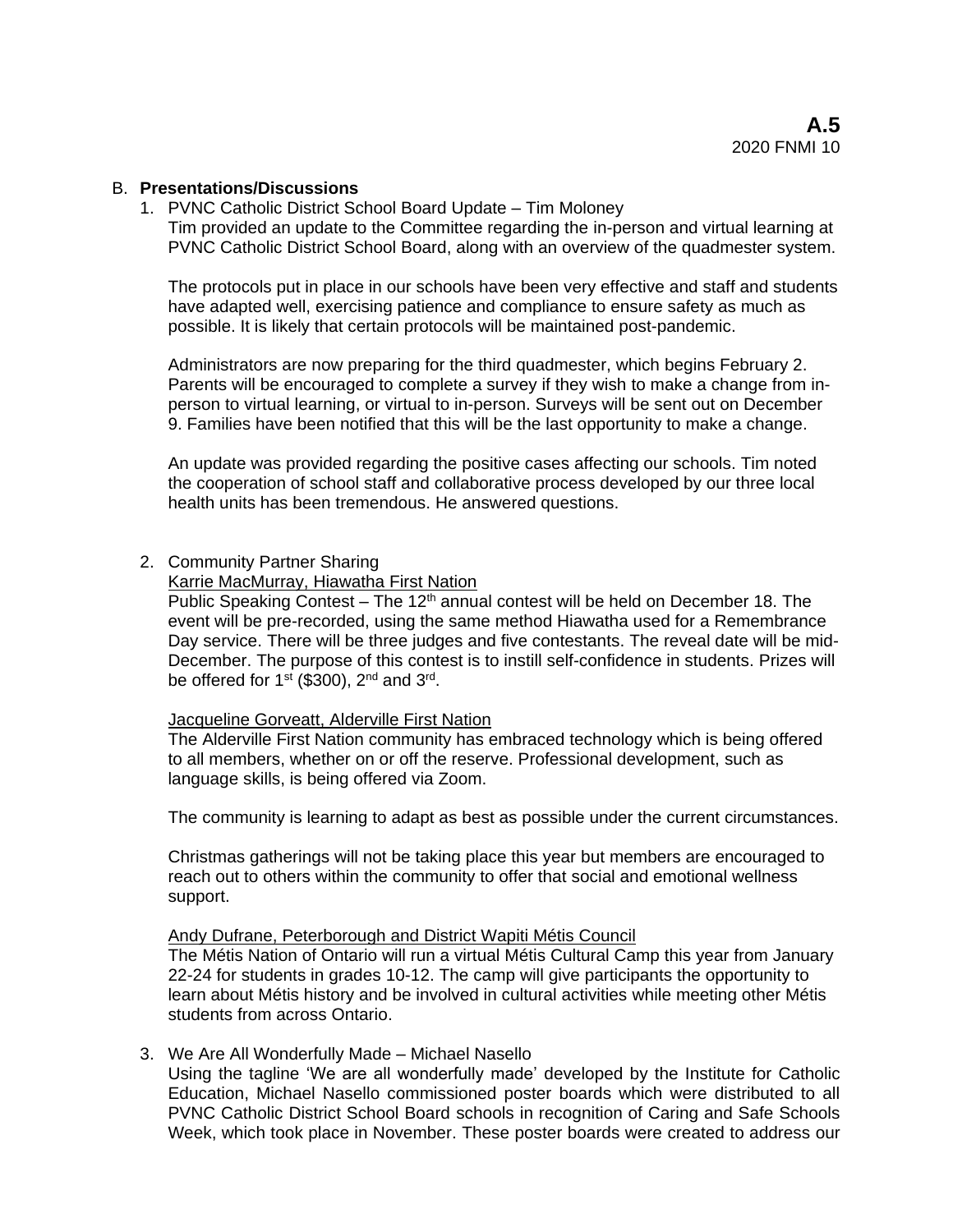commitment to ensuring safe and welcoming communities, and the messaging focuses on the inherent dignity of each human person and emphasizes our common humanity.

- 4. Consultant's Report Mike Mooney
	- a. Honouring Indigenous Education
		- Mike shared some of the ideas and "Jamboard" contributions that were made regarding Orange Shirt day.

He also provided examples of unique and creative ways our schools are celebrating, recognizing and learning about indigenous cultures and traditions.

Mike touched on Treaties Recognition Week and presented pictures of various student activities that took place.

The Board has subscribed to MacIntyre Media (OnCore), a Canadian streaming video library with a link to current Canadian content, and particularly Canadian indigenous content.

Student Leadership Conference – Michael Nasello spoke to the upcoming Student Leadership Conference which will take place in early spring. This year's conference will be four (4) online, one (1) hour sessions. This year's theme is Voices That Heal and will include presenter Anne Taylor from Curve Lake First Nation. The conference this year will focus on Mental Health and Environmental Health.

b. Virtual guest contact list

Mike shared the updated contact list. He continues to build on this list to include contacts with the ability to connect with classes virtually. Mike will provide this document link to all members. Mike is having wonderful conversations and is learning more with every call that he makes.

c. Indigenous Education AQ course

865 students are enrolled in NBE and Indigenous Studies Courses in PVNC Catholic District School Board schools. All of PVNC Catholic District School Board secondary schools are offering NBE 3C and most are offering the 3U. Currently, Trent University is offering a First Nation, Metis, and Inuit Studies Intermediate Additional Basic Qualifications (ABQ) course for teachers this spring and summer. Mike is working with Dr. Nicole Bell from Trent University about the prospect of developing Indigenous Education Senior AQ courses. These proposed courses are currently under review with the Ontario College of Teachers.

- d. Celebrating Sacred Teachings Teachers are able to use this tool to build on learning activities that connect Catholic Sacred Teachings to daily life.
- 5. Board Action Plan Review

Walking the Path – 10 module program for junior classes in which students learn about indigenous teachings, residential schools and build self-esteem. There was a discussion around the possibility of program delivery this year. After discussion, it was determined that this program will be suspended until it is able to be offered in its traditional format. In the meantime, it was suggested that the Board consider other alternatives in lieu of Walking the Path.